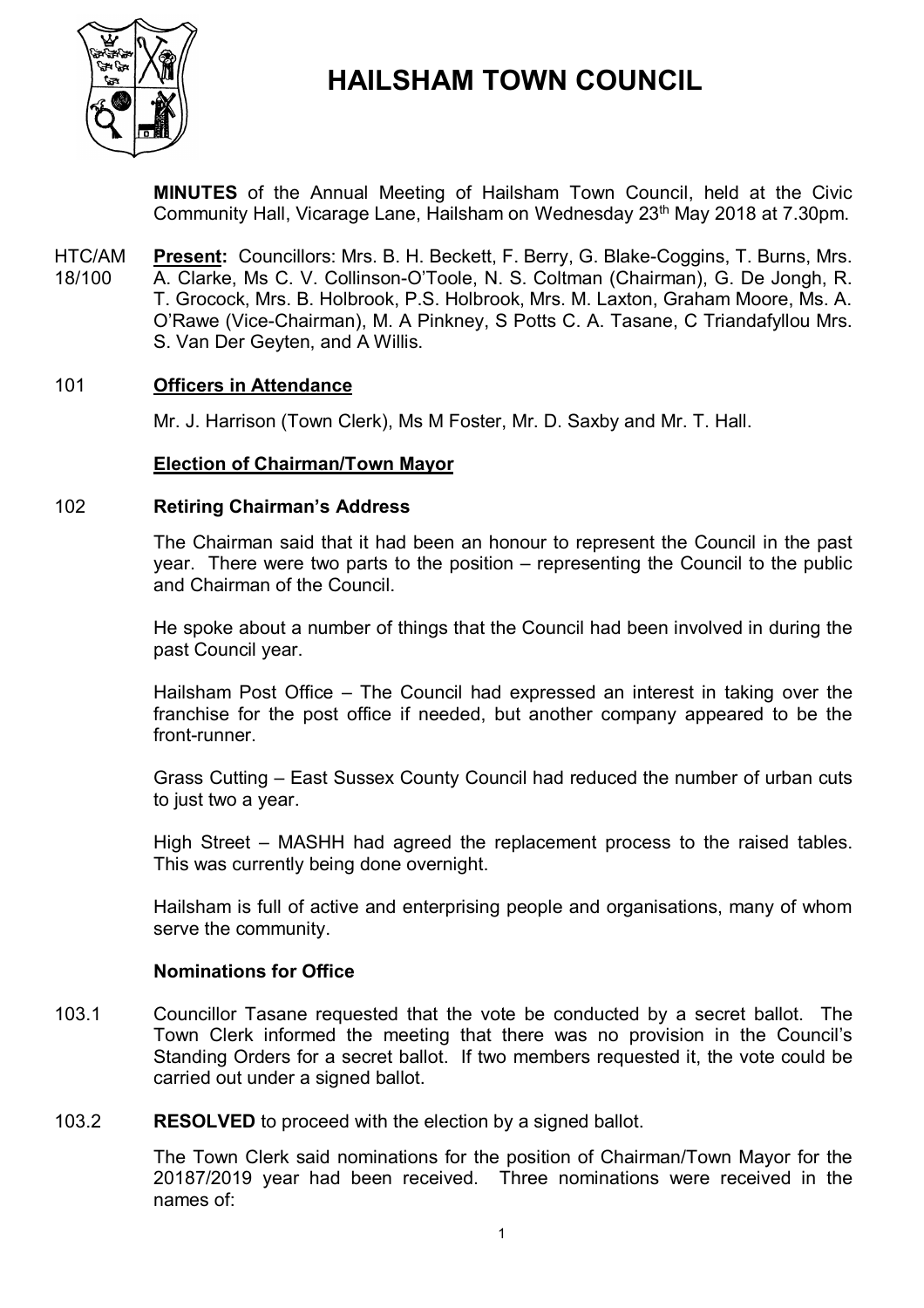Councillors G Blake-Coggins, N. S. Coltman and Councillor P. S. Holbrook.

On being put to the vote the result was as follows:

Councillor N. S. Coltman – 10 votes

Councillor P. S. Holbrook – 6 votes

Councillor G Blake-Coggins – 3 votes

- 103.3 **RESOLVED** that Councillor N. S. Coltman be duly elected as Chairman/Town Mayor for 2018/19.
- 104 Councillor Coltman signed the Declaration of Acceptance of Office and took the chair.

Councillor Coltman said that it was an exciting year ahead; he hoped that the Neighbourhood Plan would be completed. He would do his best to serve the people of Hailsham.

### 105 **Councillor Mrs C Collinson O'Toole**

Councillor Mrs Collinson-O'Toole entered the meeting at 7.50pm.

### 106 **Public Question Time**

Prior to commencement of the formal business of the meeting a period of not more than 15 minutes had been assigned for the purpose of permitting members of the public present to address the Council or ask questions (on matters relevant to the responsibilities of the Town Council) at the invitation and discretion of the presiding Chairman.

None present.

### 107 **Apologies for Absence:**

Apologies were received and accepted from Councillors N Collinson, Glenn Moore and J Puttick.

### 108 **Declarations of Interest**

None presented.

# **Election of Vice Chairman/Deputy Town Mayor**

#### 109.1 **RESOLVED** to proceed with the election by a signed ballot.

The Town Clerk said that two nominations had been received for Vice-chairman of the Town Council in the ensuing year in the names of:

Councillor G De Jongh and C Tasane.

On being put to the vote the result was as follows:

Councillor G De Jongh – 14 votes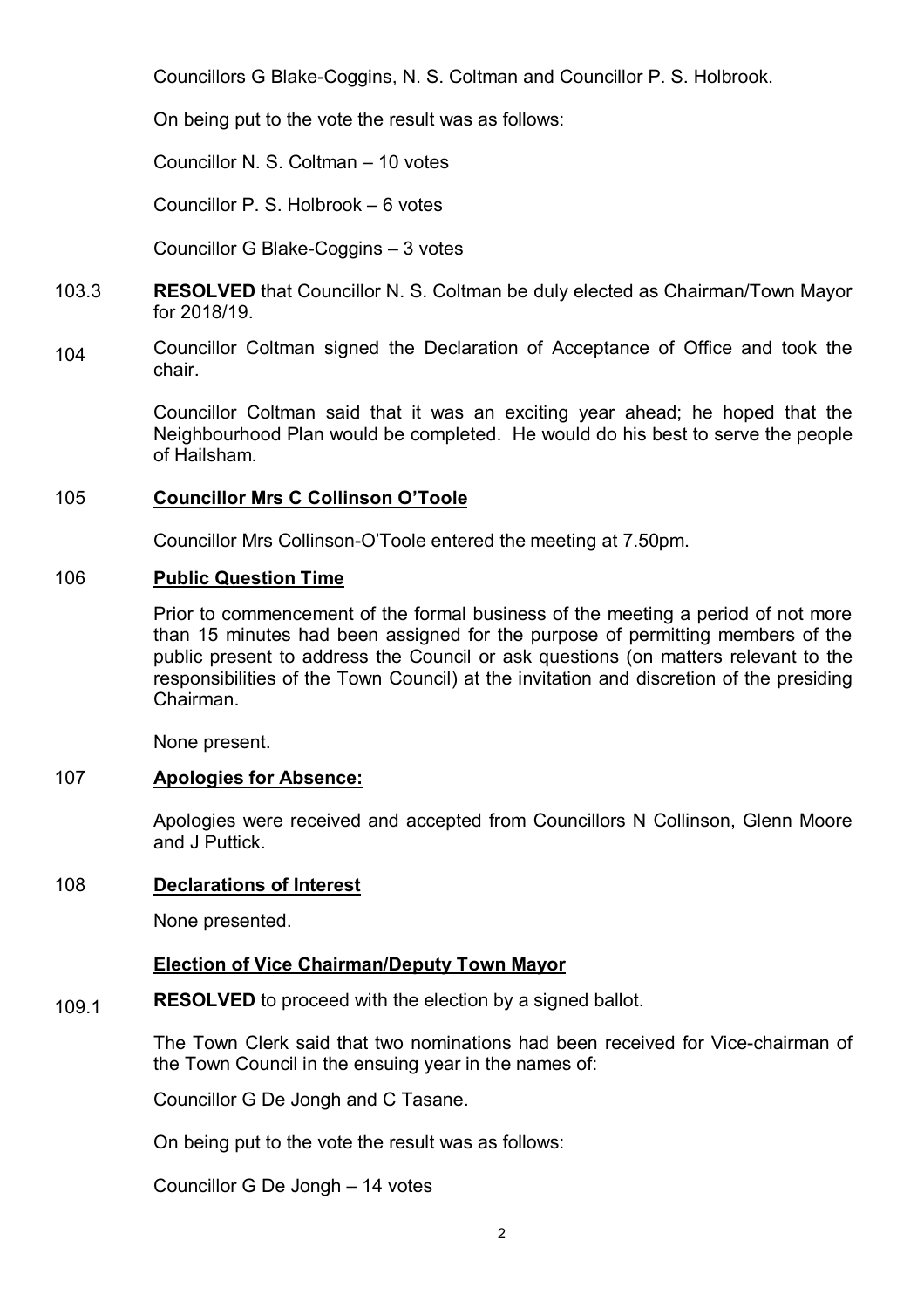Councillor C Tasane – 6 votes

109.2 **RESOLVED** that Councillor G De Jongh be duly elected as Vice Chairman/Deputy Town Mayor for 2018/19.

> Councillor De Jongh addressed the meeting and thank councillors for electing him as Deputy Mayor. He thanked his predecessor, Councillor Ms A O'Rawe for all her work.

# **Appointment of Standing Committee**

- 110 **RESOLVED** that in accordance with Standing Order No. 5, the following Committees be appointed:
	- (a) Planning and Development Committee
	- (b) Finance, Budget & Resources Committee
	- (c) Strategic Projects Committee
	- (d) Communities Committee
	- (e) Neighbourhood Plan Committee
	- (f) Strategy Committee

**RESOLVED** that each committee is appointed proportionately according to political or other group membership, where possible.

**RESOLVED** that the following Sub-Committees or Working Groups be appointed:

- (a) Welbury Farm Sub-Committee
- (b) Community Land Trust Working Group

# **Councillor G Blake-Coggins**

Councillor Blake-Coggins left the meeting at 8.52pm.

### 111 **Motion 163**

Members were asked to consider the following motion as submitted to the Town Clerk in accordance with Standing Order No. 2 by Councillor Glenn Moore who proposed:

*'That due to the likely adoption of our Neighbour Plan I wish the terms of reference for the committee be amended to include*

- *I. After adoption, the Committee be responsible for ensuring implementation of the policies of the Neighbourhood Plan and liaising with external bodies as required.*
- *II.* The committee to vet all CIL expenditure proposals to ensure compliance with *Wealden's Article 123 list and make recommendations to full council*
- *III. The committee elect two representatives to represent Town Council on Wealden's future proposal deliberations for Vicarage Field.*
- *IV. The committee provide design advice (if required) as contained in the NP to the Planning Committee for major development proposals.' (Connectivity between developments, recreation facilities, housing types and design [especially with emphasis on the needs of the younger and retired*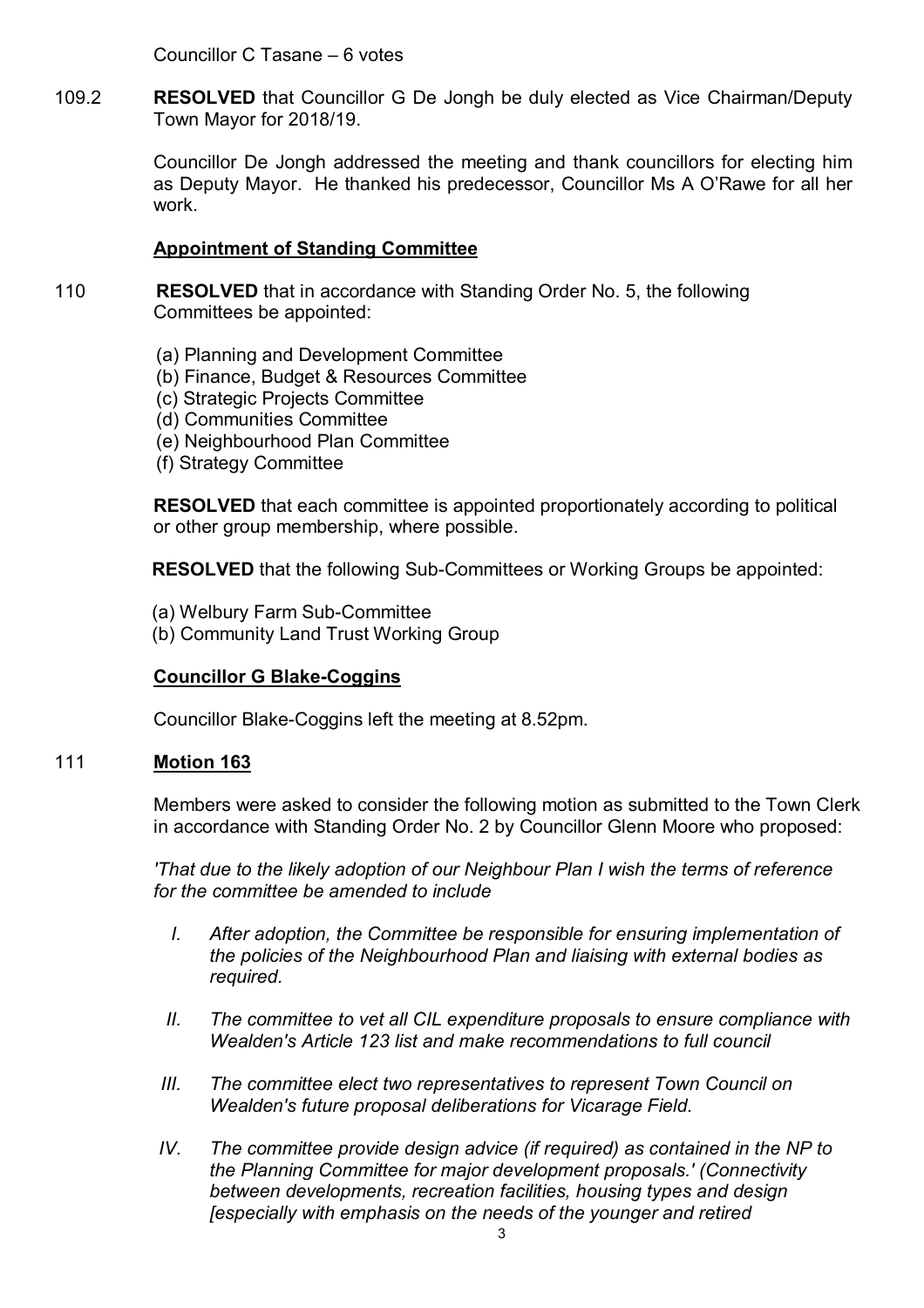*populations] etc.)*

*V. I suggest the committee be rebranded as 'The Neighbourhood Plan Implementation Committee'*

This motion was seconded by Cllr Amanda O'Rawe.

The Chairman said that the proposer, Councillor Glenn Moore was not present, but the motion could still be debated.

The Motion was defeated by 10 votes to 7.

### 112 **Terms of Reference for Committees, Sub-Committees and Working Groups**

**RESOLVED** to adopt the Terms of Reference for Committees, Sub-Committees and Working Groups, including:

The maximum number on each committee, sub-committee or working group, and

The purpose, remit and any delegated authorities for each committee, subcommittee or working group.

### 113 **Membership of Committees**

**RESOLVED** to approve the number of seats available for allocation on each of the Standing Committees, sub-committees and working groups as follows:

Planning and Development Committee – Nine Members Finance, Budget & Resources Committee – Nine Members Strategic Projects Committee – Nine Members Communities Committee – Nine Members Neighbourhood Plan Committee – Nine Members

- (b) the allocation on each of the following:
- (a) Planning and Development Committee

Councillors Mrs. Beckett, De Jongh, P Holbrook, Glenn Moore, Graham Moore, O'Rawe, Pinkney, Puttick and Tasane.

Substitutes: Councillors Berry, Blake-Coggins, Collinson, Coltman, Mrs. B. Holbrook, Mrs Laxton, and Willis.

(b) Finance, Budget, Resources and Staffing Committee

Councillors De Jongh, P Holbrook, Triandafyllou, Grocock, Pinkney, Coltman, Berry, Mrs. Laxton and Potts.

Substitutes: Mrs Beckett, Collinson, Mrs B Holbrook, Ms O'Rawe, Tasane and Mrs Van Der Geyten,

(c) Strategic Projects Committee

Councillors Mrs. Cottingham, Berry, Mrs. Beckett, P. Holbrook, Grocock, Coltman,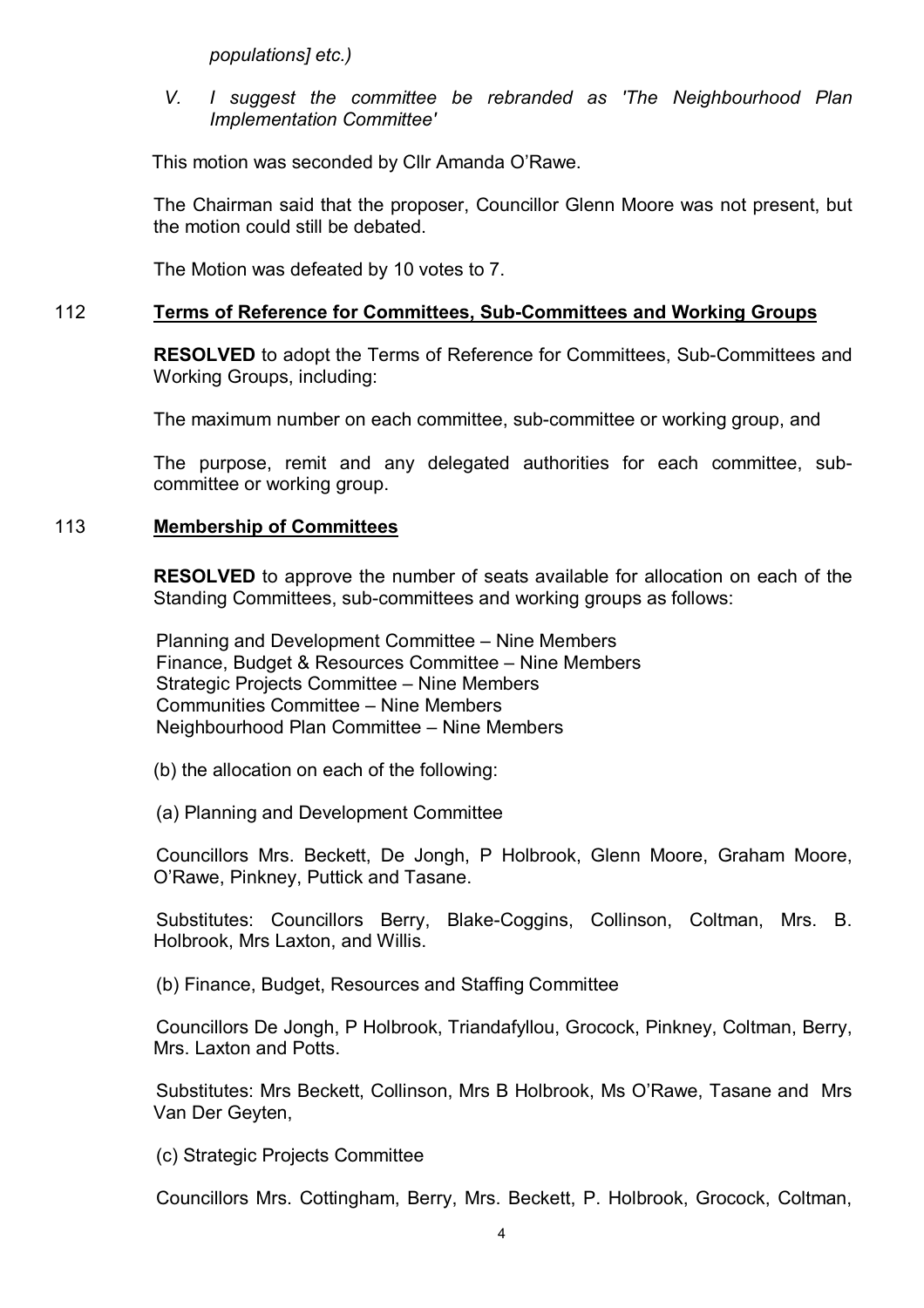Potts, Tasane and Mrs. Van Der Geyten.

Substitutes: Councillors Blake-Coggins, Collinson, Mrs B Holbrook, Graham Moore, Ms O'Rawe, Pinkney and Triandafyllou.

(d) Communities Committee

Councillors Mrs. Clarke, Blake-Coggins, Ms O'Rawe, Triandafyllou, Coltman, Grocock, Burns, Mrs. Cottingham and Willis.

Substitutes: Councillors Mrs Beckett, Mrs Collinson-O'Toole, Mrs Holbrook and Tasane

(e) Neighbourhood Plan Committee

Councillors Glenn Moore, Berry, Mrs. Laxton, Mrs. B. Holbrook, P. Holbrook, Puttick, Coltman, N. Collinson and Mrs. Collinson-O'Toole. The Town Clerk reported that Mr Kelvin Hinton has indicated that he wished to continue as a non-councillor member of the Neighbourhood Planning Committee and was appointed.

Substitutes: Councillors Blake-Coggins, Mrs Clarke, De Jongh, Grocock, Graham Moore and Willis.

f) Welbury Farm Sub-Committee

Councillors Mrs. Van der Geyten, P. Holbrook and Grocock

## 114 **Appointment of Chairmen of Standing Committees**

**RESOLVED** to agree the Chairmen and Vice Chairmen of the foregoing Committees be elected at the first meeting of each Committee, except for the Neighbourhood Planning Committee, where Councillors Glenn Moore and Mrs M Laxton were elected as Chairman and Vice-Chairman respectively.

### 115 **Representation to External Bodies**

**RESOLVED** that the following members be appointed as Hailsham Town Council representatives to the following organisations:

Wealden District Association of Local Councils – The Chairman and/of Vice Chairman of the Council.

Hailsham Active – The Chairman or Vice-Chairman of the Communities Committee.

Movement and Access Strategy for Hailsham & Hellingly (MASHH): The Chairman of the Council and Councillor Berry.

Hailsham Forward Executive: Councillors Triandafyllou and Blake-Coggins.

Cuckmere Community Bus Stakeholder's Group: Councillor Berry.

Environment Hailsham Board: Councillor J Puttick.

Wealden & District Citizens Advice Bureau – Councillor Mrs. Van der Geyten.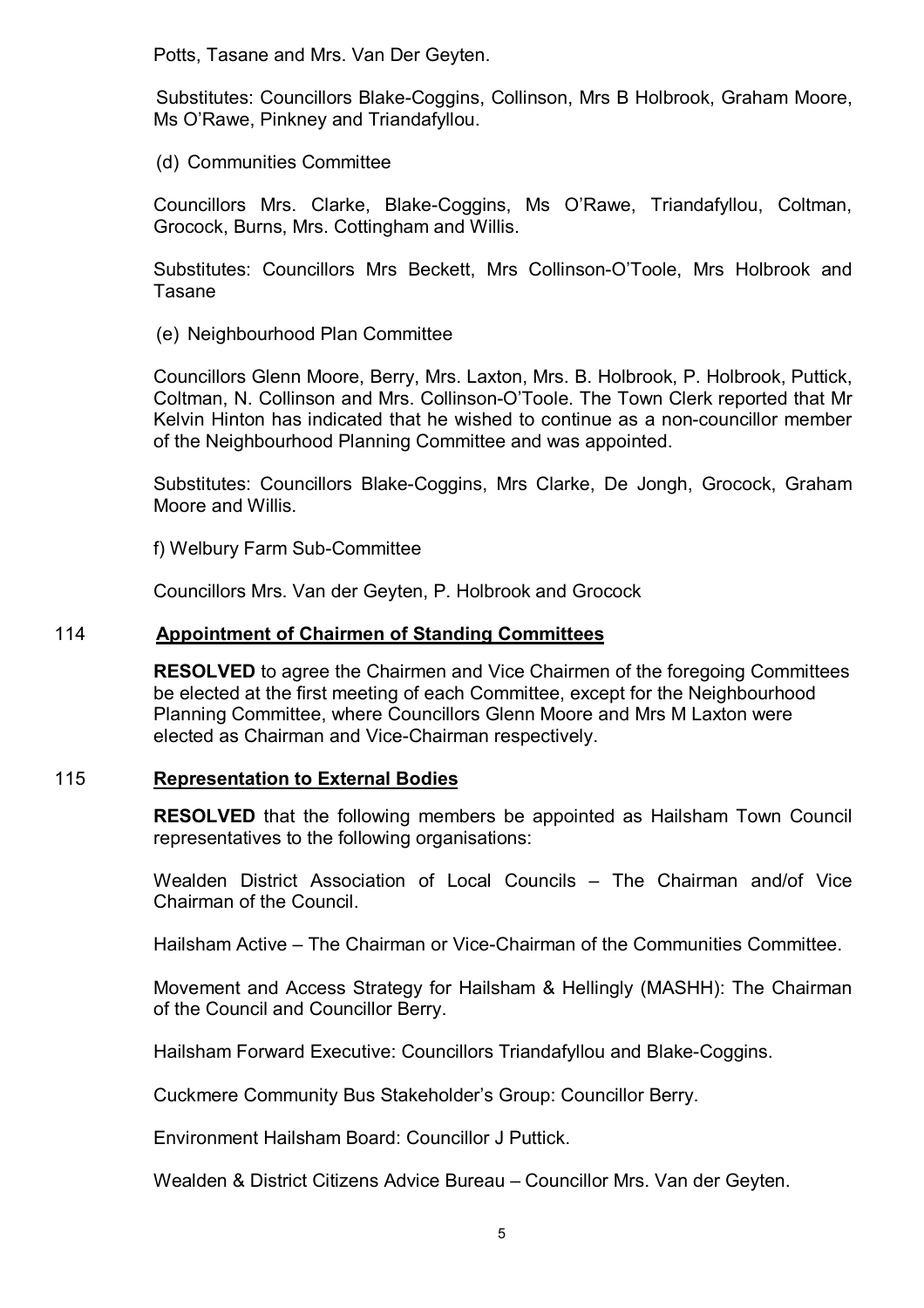Allotments – Councillors Berry and P Holbrook.

Union Corner Hall – Councillor Mrs B Holbrook

# 116 **Meeting Dates 2017/2018**

**RESOLVED** to approve the schedule of meeting dates as circulated with the agenda and as Appendix HTC/AM/18/116A to these minutes.

# 117 **Confirmation of Minutes**

**RESOLVED** that the Minutes and Reports of the meeting of the Hailsham Town Council held on 28<sup>th</sup> March 2018, and the extraordinary meeting held on 12<sup>th</sup> April 2018, as printed and circulated and amended, be taken as read, confirmed as a correct record and signed by the Chairman.

# 118 **Committee and Panel Reports**

**RESOLVED**, to note the following reports of Committees, to approve and adopt the recommendations**.**

A. Communities Committee Meetings (9<sup>th</sup> April and 10<sup>th</sup> May 2018)

B. Planning & Development Committee Meetings (3<sup>rd</sup> April, 24<sup>th</sup> April and 15<sup>th</sup> May 2018).

C. Strategic Projects Committee Meetings (18<sup>th</sup> April 2018)

D. Finance, Budget, Resources and Staffing Committee Meeting (9<sup>th</sup> May 2018)

# **Strategic Projects Committee 19/04/18 – South Road Play Area**

119.1 The Chairman referred members to minute reference SPC/17/8/89. The resolution was as follows:

Resolved to recommend to Council:

- i) To allow up to £22,500 to replace the swings at the South Road Play Area. £5,000 to be taken from Ripley's Play park budget, £5,900 to be taken from the play equipment budget and £11,600 from the Ripley's capital budget.
- ii) To review the purchase of a wheelchair swing after investigations have taken place on the location, costings and requirement for such a swing.
- 119.2 **RESOLVED** accept the recommendation.
- 119.3 Carried by 13 votes to 4. Councillors Ms O'Rawe and Tasane requested that their abstentions from voting be recorded.

# **Communities Committee 14/05/18 – Hailsham Festival**

120.1 The Chairman referred members to minute reference CC/17/9/136. The resolution was as follows:

> Resolved to recommend to Council to allocate £500 from the Communities Committee budget to the Hailsham Food Festival.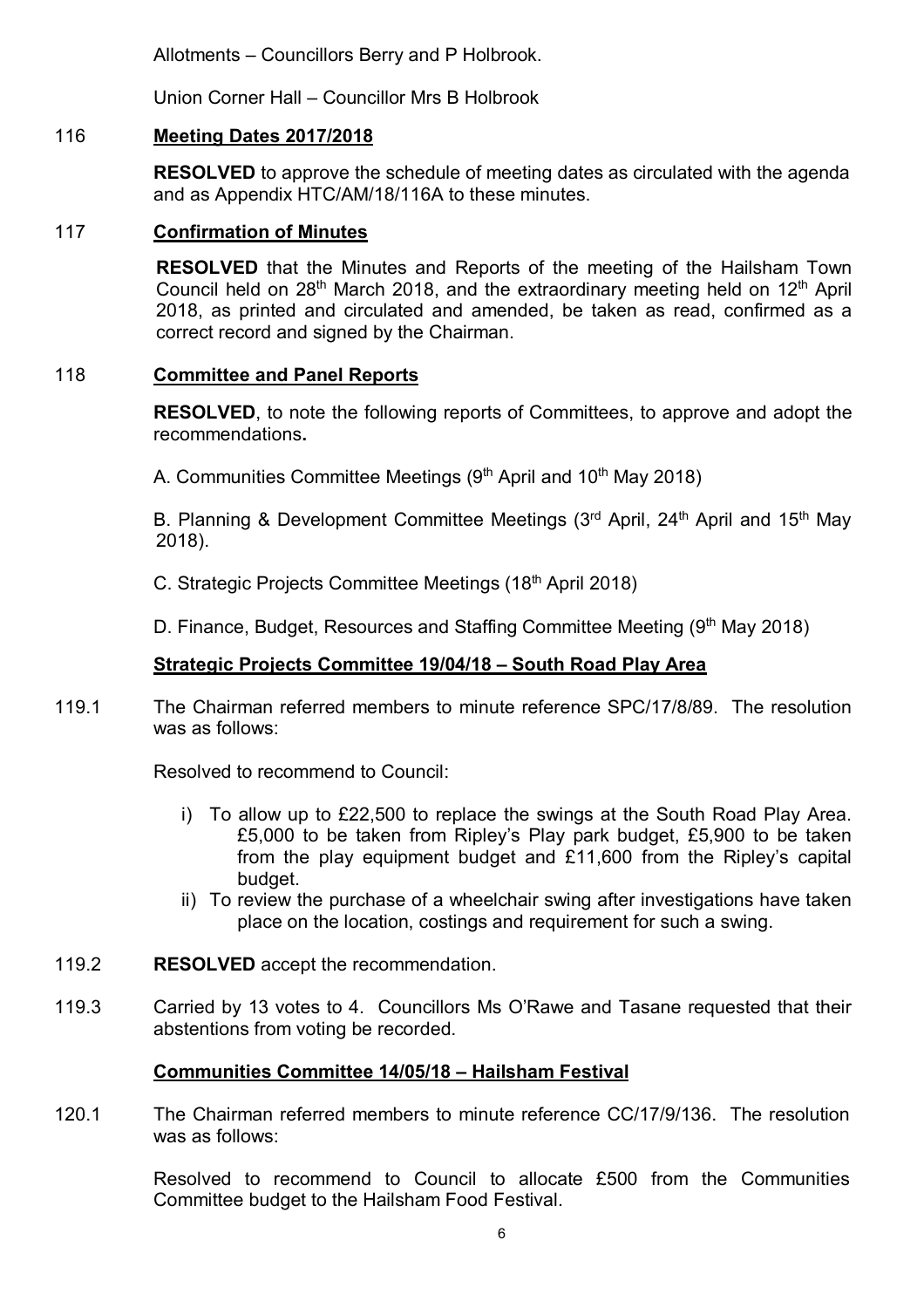- 120.2 **RESOLVED** to accept the recommendation.
- 120.3 Carried by 18 votes to 1. Councillor Berry asked that his opposition be recorded.

### **Planning & Development Committee 15/05/18 – Community Land Trust**

121.1 The Chairman referred members to minute reference PLAN/17/9/260. The resolution was as follows:

> Resolved to recommend to Council to allocate up to £1,000 from the underspend of the Neighbourhood Plan to the Community Land Trust Sub-Committee to cover the costs of setting up and promoting the initial stages of the Community Land Trust.

121.2 **RESOLVED** to accept the recommendation.

### **Neighbourhood Planning Committee**

#### 122 **RESOLVED** to

note the minutes from the Neighbourhood Planning Committee Meeting on 3<sup>rd</sup> May 2018

To approve the Neighbourhood Planning Committee's delegated authority up to the next Town Council meeting.

#### **Annual Governance Statement**

123 **RESOLVED** to note, approve and adopt section 1 of the un-audited Annual Return for 2018/19 and approve they be signed off by the Clerk/RFO and Chairman of the Council

#### 124 **End of Year Accounts and Audit 2018 – 2019**

**RESOLVED** to note, approve and adopt:

a) The report in respect of the Fixed Asset Summary as at 31.03.18 as required by the External Auditor as circulated with the agenda, and as Appendix HTC AM/18/124A to these minutes.

b) Statement of Accounts for year ending 31.03.18 as circulated with the agenda, and as Appendix HTC AM/18/124Bto these minutes.

c) approve they be signed off by the Responsible Finance Officer and the Chairman of the Council, as circulated with the agenda, and as Appendix HTC AM/18/124C and D to these minutes.

d) Section 2 of the un-audited Annual Return for 2016/17 and approve they be signed off by the Town Clerk, Chairman of the Council, as circulated with the agenda, and as Appendix HTC AM/18/124D to these minutes.

e) Attachment 2 (i) of the Annual Return for submission to the external auditors, as circulated with the agenda, and as Appendix HTC AM/18/124E to these minutes.